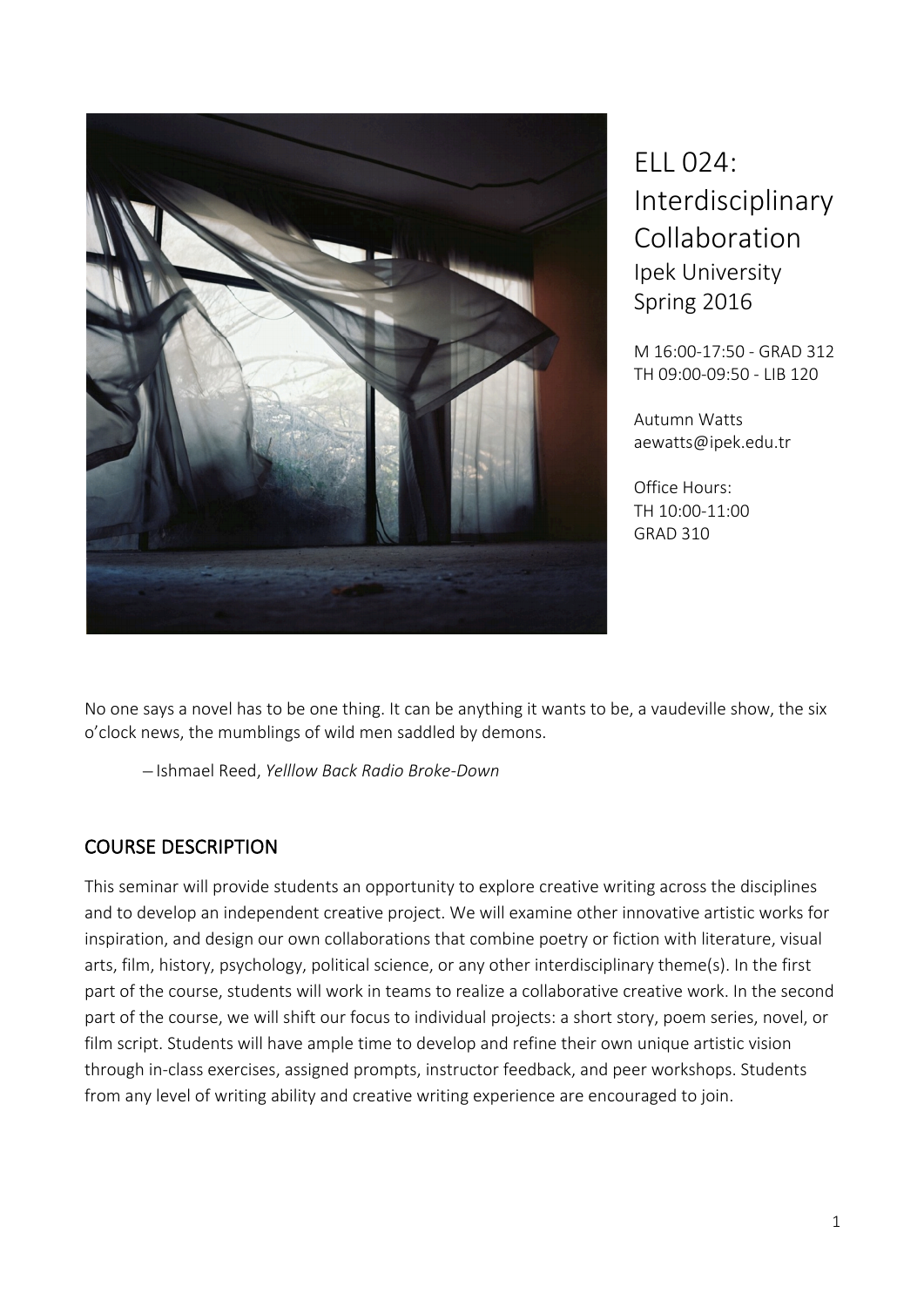## **COURSEWORK**

Texts. Readings will consist of short stories, poems, novel excerpts, film viewings, and other creative works from a diverse range of contemporary writers. These will be either given out in class or posted on Blackboard. Some we'll read or view in class, and some you'll take home or download. As this is a seminar, you will be expected to complete these assigned materials and be ready to discuss them thoughtfully in class.

Process Report. Throughout the course, you will be expected to report regular, detailed updates and reflections on your works in process: both the collaborative and the individual projects. This report will be maintained online as a WordPress blog, and may include text as well as photos. If privacy is important to you, feel free to password protect it—just be sure I can access it.

Writing Journal. Buy a notebook. Keep it with you. Scribble in your thoughts throughout the day. Jot down ideas and images. Record your dreams when you wake up. Transcribe lines of overhead dialogue. Copy out beautiful passages you've read. Think of this journal as the garden of your ideas: a place to toss down seeds, some of which may bloom into poems or stories. I'll ask to see this journal twice during the semester.

Collaborative Project. Your collaborative project will represent the synthesis of a collective artistic endeavor, spanning the themes, disciplines, and approaches you choose as a team, realized in any creative co-authored form: a photo essay, a short film, a manga, a short story, an epic poem, a stage play, and so on. You will be expected to submit this project for workshop and to revise it based on peer and instructor feedback.

Individual Project. Your individual project includes the same interdisciplinary aim and scope of your collaborative project, except that you will pursue this vision individually. You will be expected to submit this project for workshop and to revise it based on peer and instructor feedback.

Peer Workshop. Giving and receiving feedback will play a huge role in the course. All students are expected to have their collaborative and individual projects workshopped and to give weekly feedback to their peers. Toward this, you are required to prepare and distribute hardcopies of the piece to be workshopped at least one week in advance of your scheduled workshop.

In Peer Workshop, you'll provide feedback in two ways: you'll mark up your copy of the piece, and you'll also type and print your feedback in a brief (½ to 1 page) letter. You'll turn in one copy to the author and one copy to me. Peer Workshop grades will be based on your Feedback Portfolio.

▶ Feedback Portfolio. Being a good peer reviewer is an acquired skill; it takes time and practice. I'll score your feedback sheets on a check +/- scale to help guide your progress. At the end of the semester, you'll collect these sheets into a portfolio with a reflection on your strengths, challenges, and learning as a peer reviewer.

Remember: this class is your tribe. Although the semester will eventually end, your relationships don't have to—you could still be reading and giving feedback on each other's work years from now. Take care of these relationships. They are precious for writers.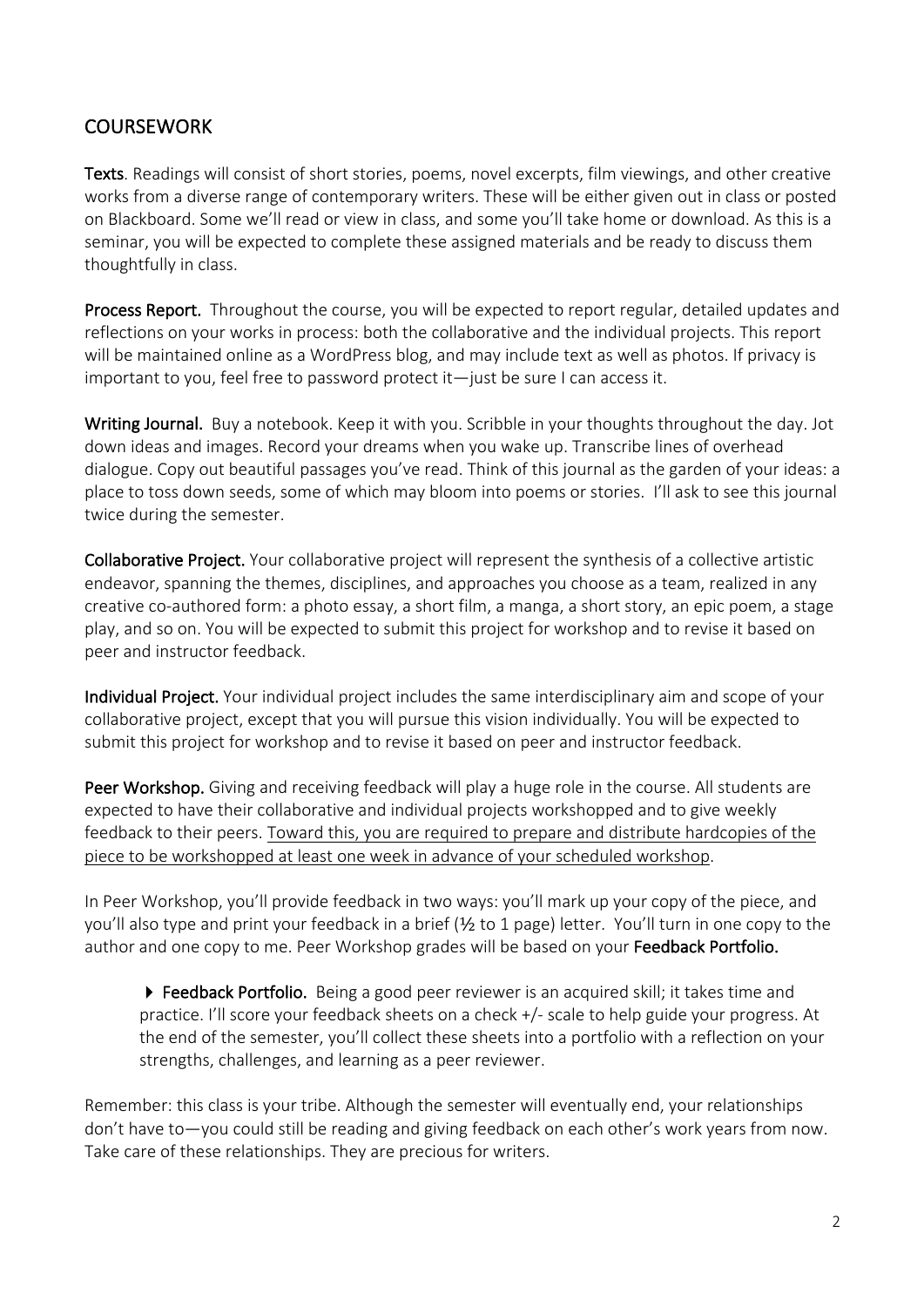Participation. This is not a class to doze in or update Facebook. Each student's contribution to the class is extremely important. You are expected to be actively engaged and present: to speak, to listen, to encourage, and to show sincere effort and good will always. Participation will be scored based on your engagement and presence in class.

Final Portfolio. Your Final Portfolio will showcase your writing in this course—and you'll be doing a lot of it. I'm expecting you to extensively revise your collaborative project (which will be graded collectively) and your individual project (graded individually), based on the feedback you'll receive during workshop and also our one-on-one meeting. Your Final Portfolio will present the final, polished revisions of these projects (along with all previous drafts and comments), plus a selection of writing from your writing journal that you're the most proud of, and a self-reflection on your growth in this course overall.

Reading Event. At the end of the semester, we'll organize a public reading event for all the members of this class. Writing is too often a solitary activity; we spend immense amounts of time in our own heads, slogging away, and much of our work will never see daylight. Because of this, writers tend to congregate at events with other writers: book festivals, writing retreats, conferences, readings, and so on. These events are fun. It's inspiring to hear other people read their work—and exciting to read your own. Even if you think you will COLLAPSE AND DIE if you have to get on stage and share your work aloud, please try it anyway. You'll be glad you did.

## COURSE EVALUATION

All of the tasks described above are intended to help you grow, challenge yourself, and discover new strengths and abilities. Prompts and exercises help you generate material; readings help you absorb new tools and approaches; and peer workshops help you become a better reader, writer, thinker, and communicator. In evaluating your work, the goal is to reinforce your learning and mentor your development in all of these areas.

| <b>TASK</b>                                                                                          | <b>WEIGHT</b> |
|------------------------------------------------------------------------------------------------------|---------------|
| Process Report                                                                                       | 10%           |
| Writing Journal                                                                                      | 10%           |
| Participation                                                                                        | 10%           |
| Peer Workshop Feedback Portfolio                                                                     | 20%           |
| Final Portfolio:<br>Collaborative Project<br>Individual Project<br>Selected Works<br>Self-Reflection | 50%           |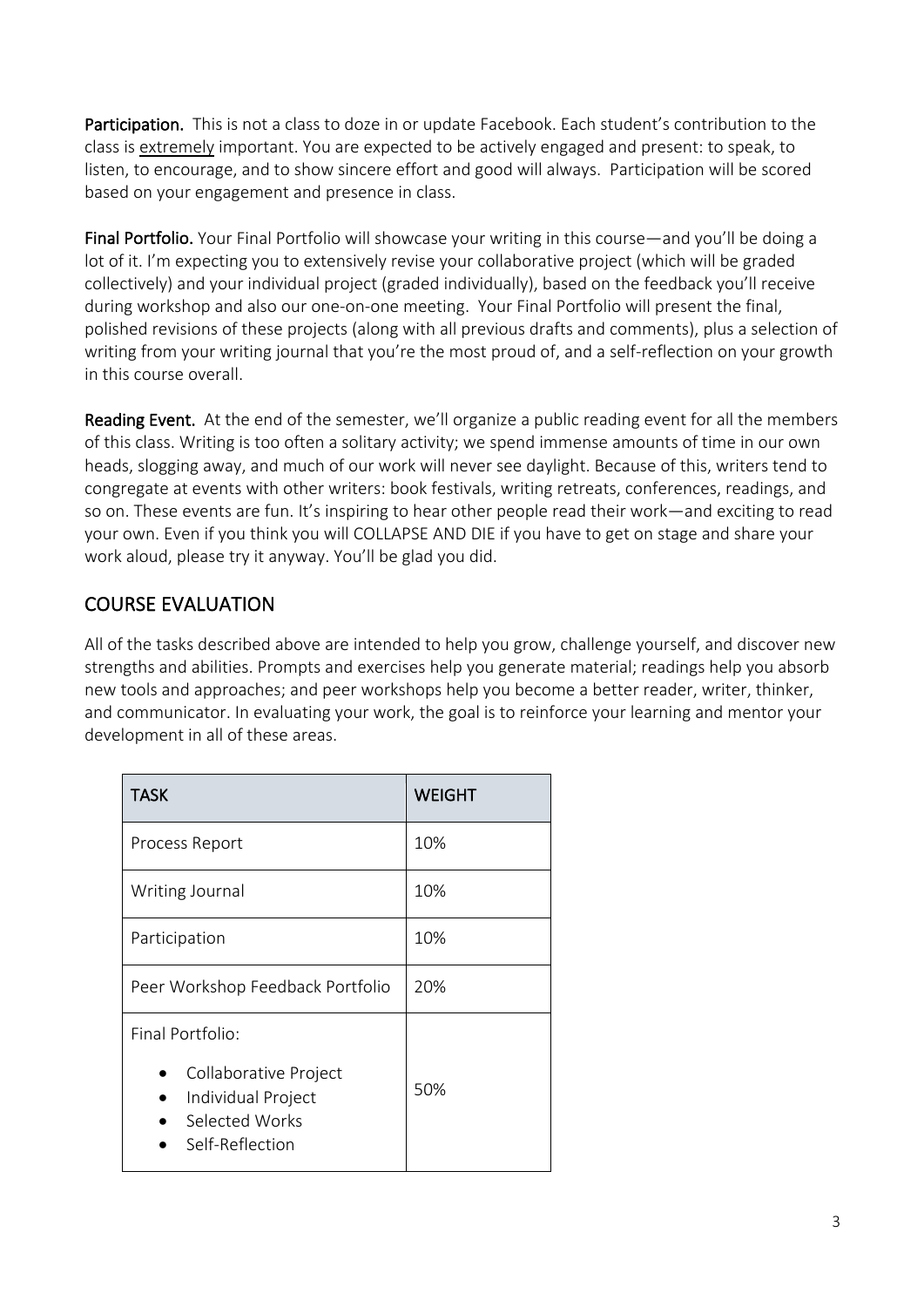## COURSE POLICIES

Written Work. All drafts of stories and poems must be typed. Except in very exceptional cases, emailed work will NOT be accepted. Please bring hardcopies to class.

One-on-one meetings. At least twice during the semester you will meet with me individually to talk about your writing—usually after Thursday's workshop.

Deadlines. You are expected to meet deadlines and turn in work on time—especially when you're being workshopped. Peer Workshops cannot be rescheduled or made up, except for medical or other urgent reasons.

Attendance Policy. Students are required to attend a minimum of 70% of total course hours. Attendance is counted from the first class. Those who exceed the attendance limit by missing 12 or more hours will automatically receive an 'FX' grade for the course. You are expected to keep track of your own absences and you are also responsible for any homework, exercises, or assignments you missed, as well as turning in any workshop drafts or peer feedback letters on the day they're due.

Please keep in mind that missing more than 6 hours will negatively impact your Participation grade.

Plagiarism and Academic Integrity. This is a creative writing class. All material you produce should be created by you. Any ideas or phrases that are not your own should be enclosed in quotation marks and attributed to their original owners. If you're not sure how to do this properly, just ask me. You are responsible for not plagiarizing and will be held accountable if you do. Students who plagiarize will fail the course and may face disciplinary action.

Courtesy and Professionalism. Our classroom requires mutual respect from every member so that all may learn and explore ideas in a safe, optimal environment; therefore, the rights of others to express their views must be respected. I expect all students to show courtesy and tolerance, to honor confidentiality, and to never share outside of this class any personal information or writing from your colleagues without their permission. Anyone who fails to honor the professional, respectful behavior expected in this classroom may be asked to leave or face other disciplinary action. In addition, please show courtesy by avoiding the following:

 $\triangleright$  Tardiness. Arriving late or leaving early disrupts the class, derails conversations, and generally interrupts the work we're doing. Please arrange to come to class on time. Chronic tardiness will harm your participation grade.

Inattention. Similarly, whispering to a friend or playing with your phone while another person in class is speaking (including me) not only shows a glaring lack of respect for the other person, it's also just plain rude. Don't be rude.

Emails. Please note that you are expected to check your Ipek University email daily for information or news about the course.

Blackboard. Students are expected to read announcements, post online, download and print course materials, and respond to emails sent via Blackboard. Enrollment in the Blackboard Course is mandatory and students are responsible for ensuring they are properly registered for this course.